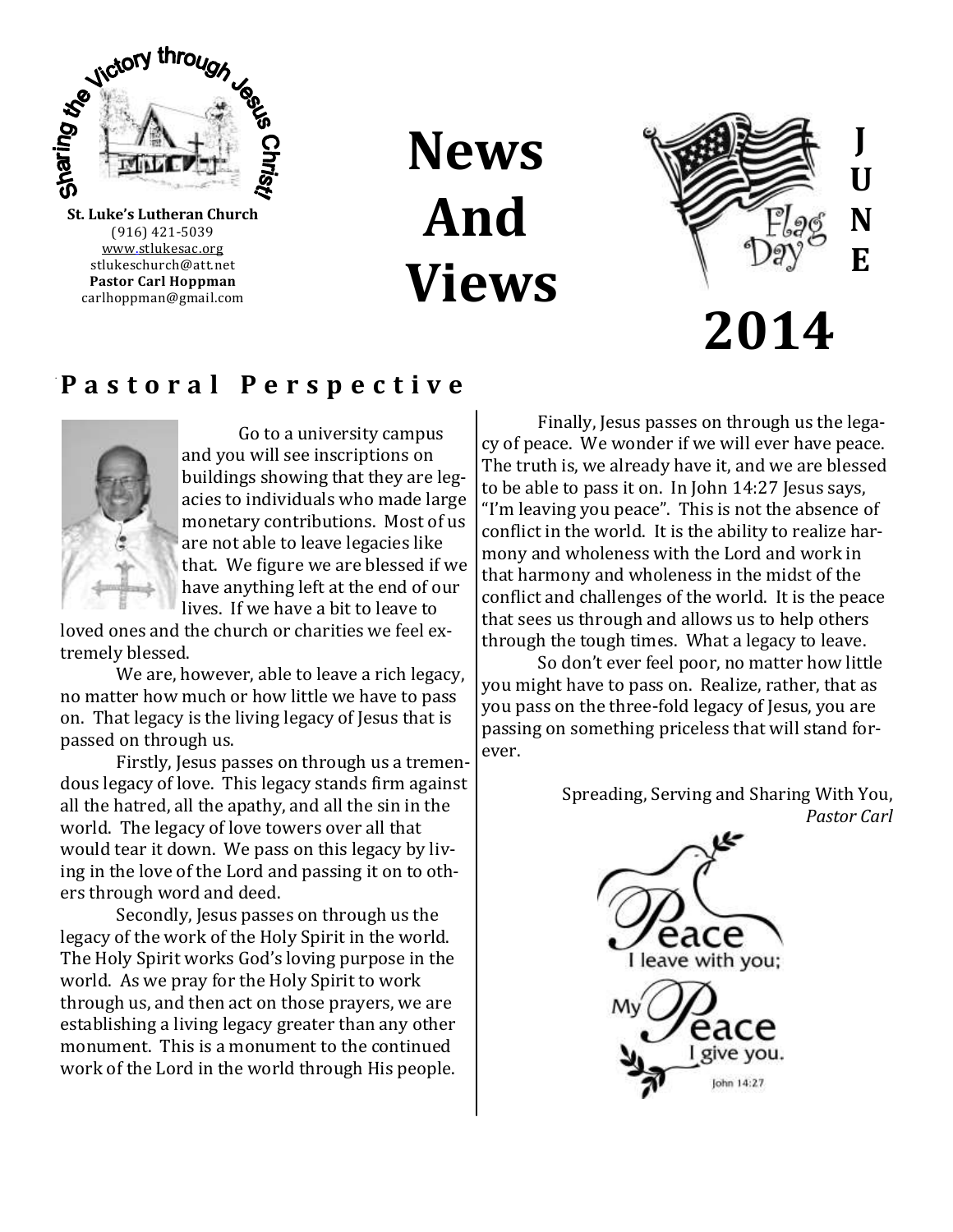

around the corner and, in fact, it seems quite toasty as I write this column tonight. We have

various activities this summer to enjoy and support so stay involved or come get involved and have fun through fellowship and service to our mission. There is Bunco sponsored by WELCA to raise funds for their many outreach missions, the fireworks booth to support property maintenance activities, and our usual worship times. We don't take the summer off but continue to rely on everyone's support and involvement as we move through the summer.

We appreciate everyone's gifts through offerings to support out operations and outreach. The Financial Secretary's primary function is to record each individual's giving so that those who donate can get a record of their giving at the end of the year. Ron Webb, our current Financial Secretary, needs our assistance to make sure he can maintain accurate records. We can help by using our assigned envelopes for offerings or, if using the pew envelopes, by including a clear name on the outside of the envelope. It has become challenging recently to clearly read names and make sure the proper credit is recorded. If you need assigned envelopes, see Ron and he will gladly provide. Then, try to remember to use those envelopes and his job will be made easier and he won't struggle to read someone's name. I thank you for consideration to make Ron's job less hectic.

Our services and board functions continue throughout the summer. So enjoy those vacations and time away but don't forget about St Luke's. We need your continued support year round.

See you in church!

Your fellow servant in Christ, *Bob Behr*



We welcome Adalyn Rae Kiser into the family of Christ. Adalyn was baptized on April 27. She is the daughter of Jared and Rachel Kiser and sister of Jacob. Sponsors are: Daniel Connell, Selena Connell, Holly Hoppman, Kevin Kiser, Kristin Willoughby and Monica Willoughby. Proud grandparents are: Phillip and

Jennifer Connell and Bruce and Karen Kiser and Great-Grandpa Erwin Kiser.



We welcome Victoria Grace Diaz into the family of Christ. Victoria was baptized on May 11. She is the daughter of Anthony Diaz and Deanna Dockter. Her sponsors are: Jeremy and Renee Roberts. Grandparents are: Larry and Deanna Dockter.



We welcome Angela Hairston into the family of Christ. Angela was baptized on May 11. She is the daughter of Vincent and Angela Hairston and granddaughter of Latasha Lawrence. Her sponsor is Jasmine Stead.



At a luncheon for South Kaiser Hospital Volunteers. Ferd Boschee was awarded a certificate from the President of the United States for his dedication of giving over 4,000 volunteer hours.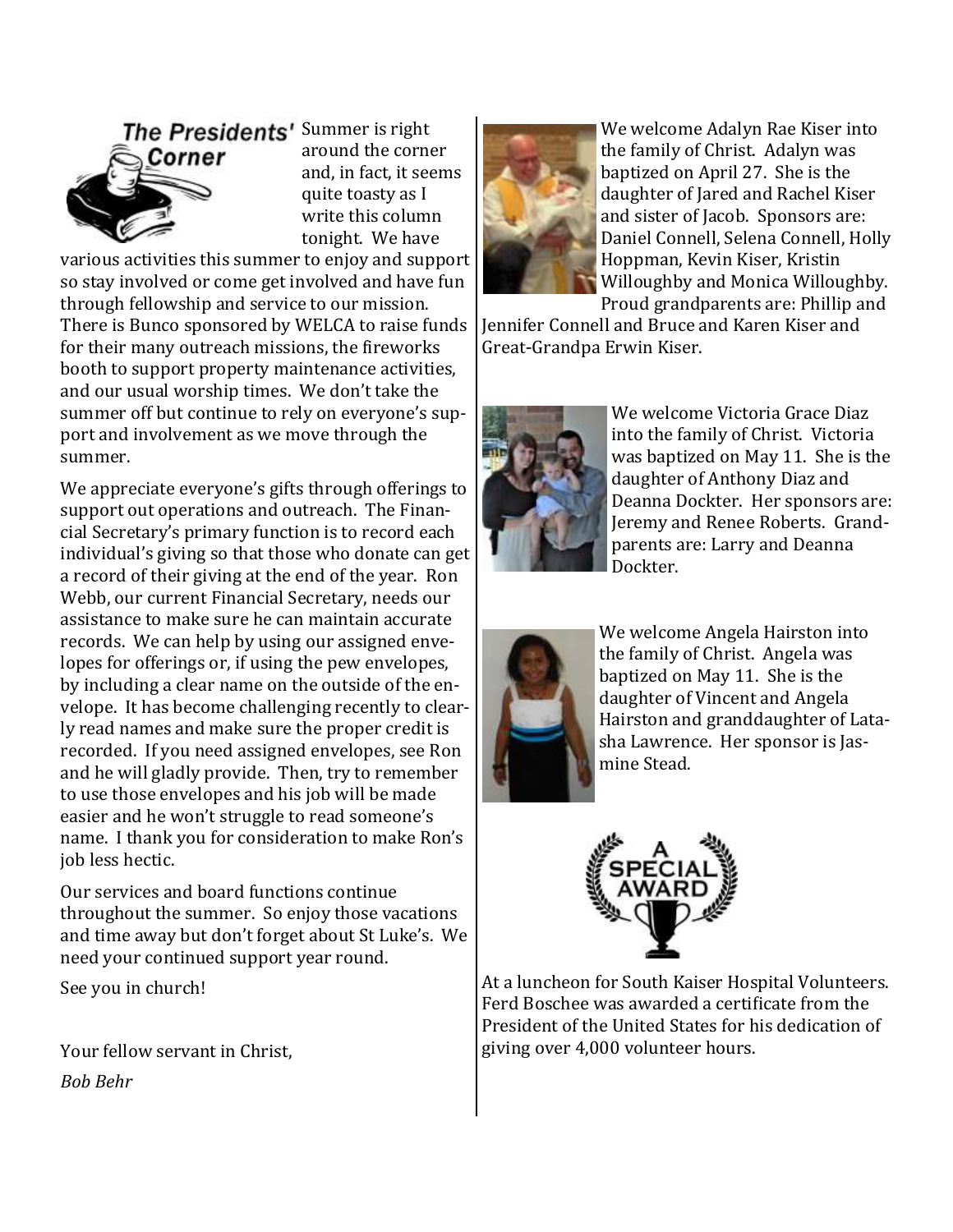

**Join us in welcoming our new members:**

John, Lauren and Lucy Orcutt

Latasha Lawrence Jasmine Stead, Angela Hairston

Esther Battyany

Faith Thomas

Elizabeth Brasier Stephanie Espinoza



**Thank You** 

I wanted to thank everyone who helped with the Passover Supper. It was a huge success; we had about 80 people attend. I am so thrilled that we are able to keep the tradition going.

I also want to say a special thanks to the Connell's for their generous donation.

*Linda Duffek*  Passover Supper Chairperson



What an absolutely beautiful morning it was for our Easter celebration! Ron Webb and Carol Carney were honored to have been asked, once again, to co-chair the Easter Breakfast Thank You and we can't thank everyone

enough for all the love and support shown to make it such

a wonderful time of Christian fellowship. We thank everyone who came and ate and for your generous contributions towards covering the cost of the meal.

We could not have done it without each and every one of you – we especially thank Jack and Micki Fenske for purchasing all of the ingredients and preparing the eggs as well as for taking all of the left-overs down to the Union Gospel Mission (another blessing of sharing with the community). We thank Justin Tice for washing the dishes and all of the following who helped set-up, decorate, help with food preparation, serve and clean-up: Corey Anderson, Pauline & Walt Arndt, Bob Behr, Ben Briel, Karen Cagle, Jerry Carney, Dave Davis, Linda Duffek, Marlene Kiser, Karen Linfor, Janette Payne, Kelly Sobkowsky, Carol and Mack Vance, Pat Webb and Ron Zoesch. If we have forgotten anyone please accept our apology and know your help was just as much appreciated as everyone else.



The women of the ELCA held their annual Mothers day lunch on May 10. The theme this year was tea cups. The room was beautifully decorated and we had a great turn-out.

Thanks to all who helped make the decorations, decorate, prepare the food and clean-up. Thank you Pastor Carl, Al Moser and Mike Duffek for serving us.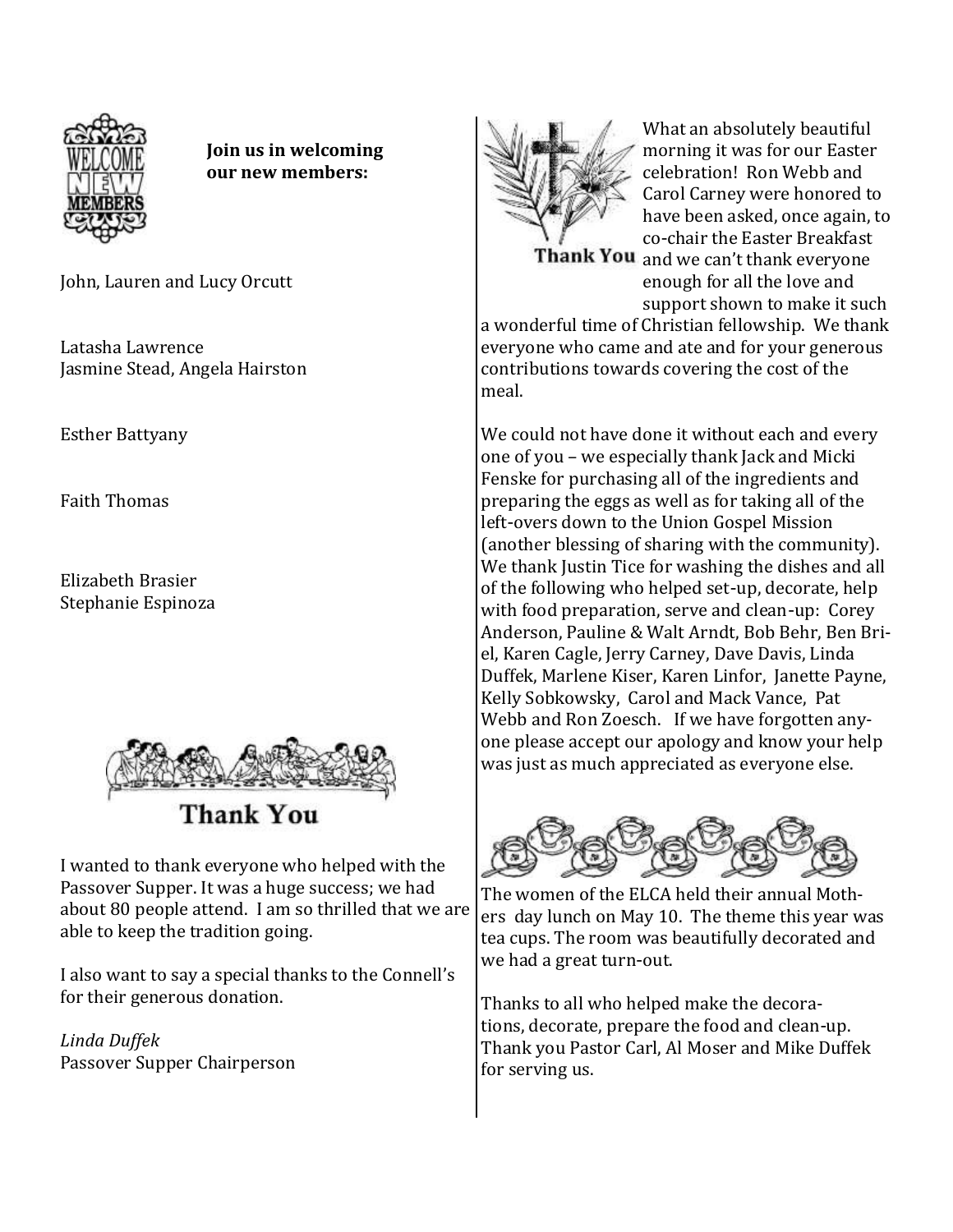Thank you Peggy (Mrs. Moser) for teaching us the proper way to make a sandwich. Also, thank you Katie for the trivia games. We learned quite a few interesting facts about moms around the world.

Thank you again.

*Linda Duffek* Chair of the Mother's Day Lunch



and Julie

We have been very blessed to have Kirsten Ireton as our Sunday School teacher for several years. Her daughter, Julie, has also been a tremendous help. Starting in June, Julie will be attending U.C. Berkeley and Kirsten will be focusing her time and energy on

You will be missed working with our Youth. We also wish to thank Tracy Etchison and Katy Etchison for all their help with our Sunday School children.

New leadership for our children's Sunday School is needed. There will be a meeting after worship on Sunday, June 8th in Room 3 of the Education wing to share ideas and resources to make sure this vital ministry continues to grow and flourish at St. Luke's. All parents, grandparents, aunts, uncles, and anyone else who has children involved in Sunday School or has ideas or would like to help are urged to attend. Pastor Carl will lead the discussion. It can't be stressed enough how important it is for some of us to step forward to be used by the Lord in this ministry. The children are really counting on us. They love Sunday School and look forward to it so much.





German Lutheran pastor and teacher, Dietrich Bonhoeffer, stands out among the Christian leaders during the Nazi era, for he was one of the few to actively resist the Nazi regime. In addition to his legacy of courageous opposition to Nazism,

Bonhoeffer's writings are still an inspiration to Christians throughout the world and his life is an example of what it truly means to act on one's faith. The life and writings of Dietrich Bonhoeffer will be the theme of the four-session Bible study on the Wednesdays in July this year starting July 9. Pastor Carl will lead the study. We will start each week with a potluck at 6 PM and then continue with our study. Sessions will be held in our delightfully air conditioned Schultz Hall. Consider who you might like to invite to this life and faith deepening study!



**Father's Day Sunday, June 15**

June is here and that means you are in for a special treat. Please join us on Sunday, June 15, after the 10:30am service, for our annual Father's Day Pie and Ice Cream Social. This is our way of thanking all the men in our congregation and to let them know how much we appreciate them. You will find a sign-up sheet on the opportunity table if you would like to bring a pie to share.

*Pat Webb*, Evangelism Chair

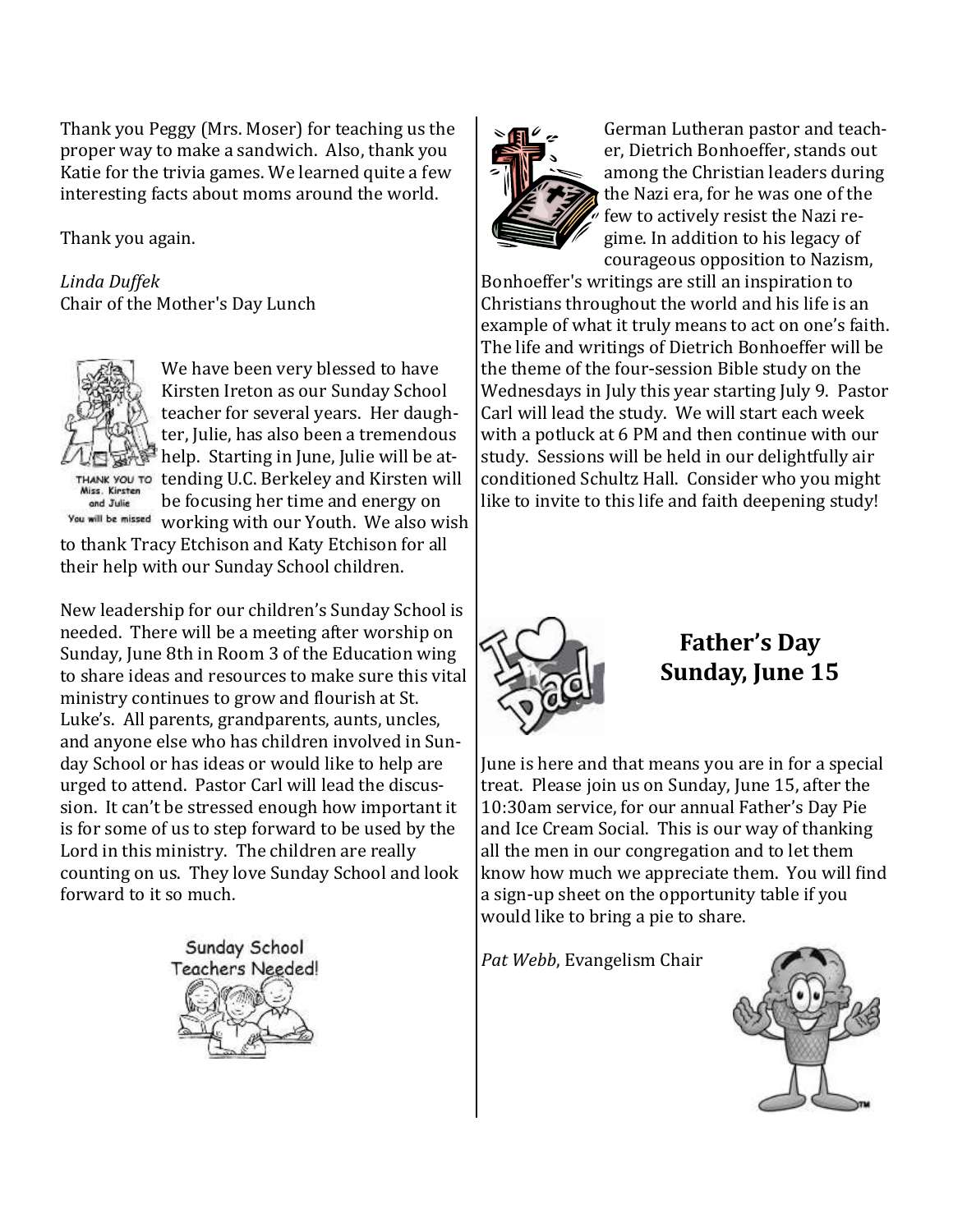## **Getting to Know Each Other Better**



**Esther Battyan**y - Born in East Chicago, Indiana, moved to Wisconsin as a toddler, then to Sacramento with her husband and, in 2009, to Elk Grove, closer to her daughter, MaryAnn Janes, who attends St. Luke's occasionally with her mom and her husband, Bob Janes. Enjoys knitting and crocheting - - she has the neatest pat-

tern for a shawl for someone in a wheelchair -- and exercising. She is a former member of Lutheran Church of the Master in Sacramento.



**Lou Juan Hubbard** - Born and raised in Sacramento, she also lived in Portland, Oregon and Palm Desert, California. She currently lives in Elk Grove, closer to one son. She has two other sons, 6 grandchildren and 7 great grandchildren. Retired dental assistant. Enjoys knitting scarves, playing

bridge and attending St. Luke's and Bible study classes. She was a charter member of Lutheran Church of the Master.



**Latasha Lawrence** - Born and raised in San Francisco, she moved as a young adult to Sacramento. She doesn't have time for hobbies because she is

currently raising four grandchildren. Two of them, Jasmine Stead and Angela Hairston, who are also new members. A senior at Capitol City High School, Jasmine's favorite subject is English, and she enjoys rollerblading and listening to music. A second grader at Charles Mack Elementary School, Angela's favorite subject is math, and she enjoys playing in the park.



**The 2014 Relay For Life of Elk Grove** was amazing! This year I was blessed to be the Event Chair for the entire Relay. There were 55 teams and about 575 participants so far raising \$61,706 for the American Cancer Society.

Our Relay team, Friends in Faith had their best year yet; so far raising \$5,060! It was wonderful to see so many people from church come out: Larry & Deanna Dockter, Jerry & Carol Carney, Peggy & Al Moser, Katie & Benny Iniguez, Rachel, Jacob & Adalyn Kiser, Robin Zoesch, Kristin Willoughby & Ryder, Monica Willoughby, Robin Zoesch, Pastor Carl & Holly Hoppman, Pat Hamilton, Laura, Justin, Aiyana & Amelia Tice, Ron & Pat Webb, Carolyn Andrews, Mark, Suzanne, Miles & Margot Zemke, and Ed, Julie, & Ben Ireton. We even had 12 survivors on our team! I hope I didn't forget anyone.

In case you don't know about Relay For Life, it is a 24-hour team event where team members take turns walking around the track for 24 hours all to raise money for the American Cancer Society programs, research and support services. There are 3 ceremonies during the event. The Celebrate Ceremony was started by Suzanne Zemke beautifully singing the National Anthem. The Fight Back Ceremony had us all listening to an Aussie named Blue talk about Road to Recovery and how he helps drive cancer patients to treatment. At our Remember Ceremony, Aiyana Tice read a poem called "One Little Candle" and Holly signed the words with her.

St. Luke's was very much a part of Relay this year. "Cancer doesn't sleep, so neither will we" This message was taken to heart for so many of us this year. Pat Hamilton walked over 23 miles! I know Carol & Connie walked circles around every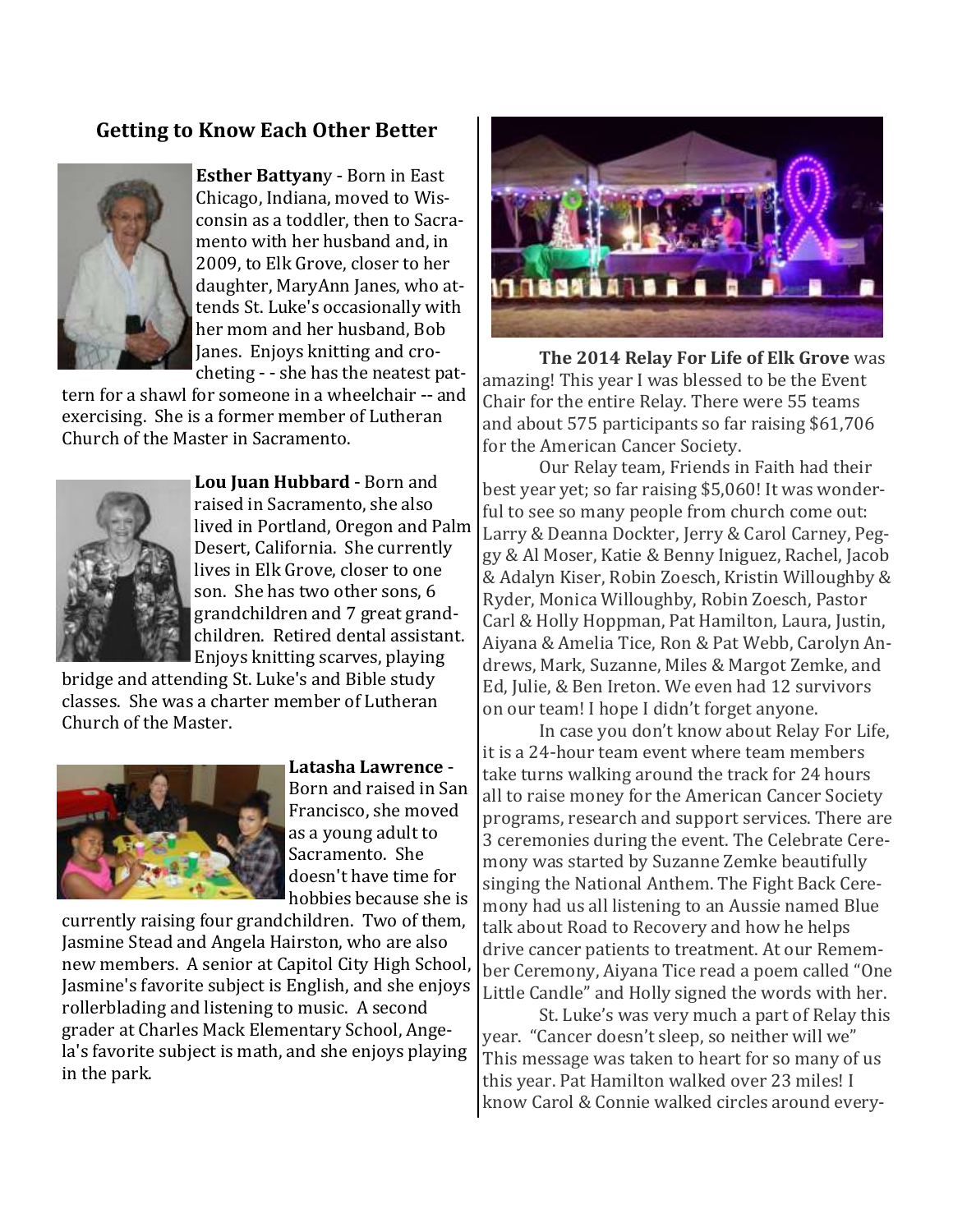one and Ron Webb walked about 5 miles, which explains the limping on Sunday morning. My son Ben dressed up as a beauty queen and raised \$121 for the team in the Miss Relay Contest and even came in 3rd place. While I only officially made it around the track about a dozen times, I did manage to log 20 miles during the weekend with 15 of them on Saturday! I can't forget to thank Katie, Peggy and Carol for making our campsite look amazing! We had a fun (and eventful) cake decorating contest with 2 beautiful cakes donated for the cause. While Pat walked pretty much all night long, Peggy and I held down the fort. The Zemke's even brought their tent and had a camp out!

Relay is such a great event and while I am glad the event is over I am sad at the same time because I enjoy it so much. I hope that next year we can get even more of St. Luke's involved. Let's pro-

vide rides for our members who are survivors but can't otherwise make it out to Relay on their own. Thank you for supporting our fundraisers this past year. We may even be doing a couple more!



In Christ, *Kirsten Ireton*

For more information visit [www.cancer.org](http://www.cancer.org) or [www.RelayForLife.org/elkgroveca](http://www.RelayForLife.org/elkgroveca)



**Ben Ireton** as Miss. Relay at the Relay for Life Walk

## **He won 3rd Place**



## **15th Annual Fireworks Sale June 28th – July 4th**

It's that time of year again and this will be our 15th year for having a fireworks booth. Wow, just seems like yesterday when we started this venture. The funds we raise from the sale of fireworks are used for the many projects around the church that always come up.

This will be our 8th year in our current location - on the corner of Mack Road and Valley Hi Drive in the Food Source parking lot. We're looking for a lot of volunteers so please consider all the ways you can help out this year. Here's some ideas where you can help -

Sell fireworks in the booth (must be at least 18 years of age to work in the booth) - training provided and you're never alone.

Come by and visit for a few hours for fun and fellowship and we'll challenge you to a game of Fireworks Booth Bingo! You do not have to be 18 for this or the following:

Bring snacks or drinks to the booth Wave flags or banners to attract others to the booth (maybe in an Uncle Sam costume?) Buy your fireworks from our booth Encourage friends and family to come to our booth

Arrive at 8:30am to help unload the truck Stay late to pack up everything into the truck

If you can volunteer to work in the booth, there will be a sign-up sheet soon in the Narthex to reserve your favorite time(s). The booth will open at noon on June 28th, and then every day after that from 9am to 9pm through July 4th (note that we can stay open until 10pm if we're really busy which is usually on July 3rd and 4th).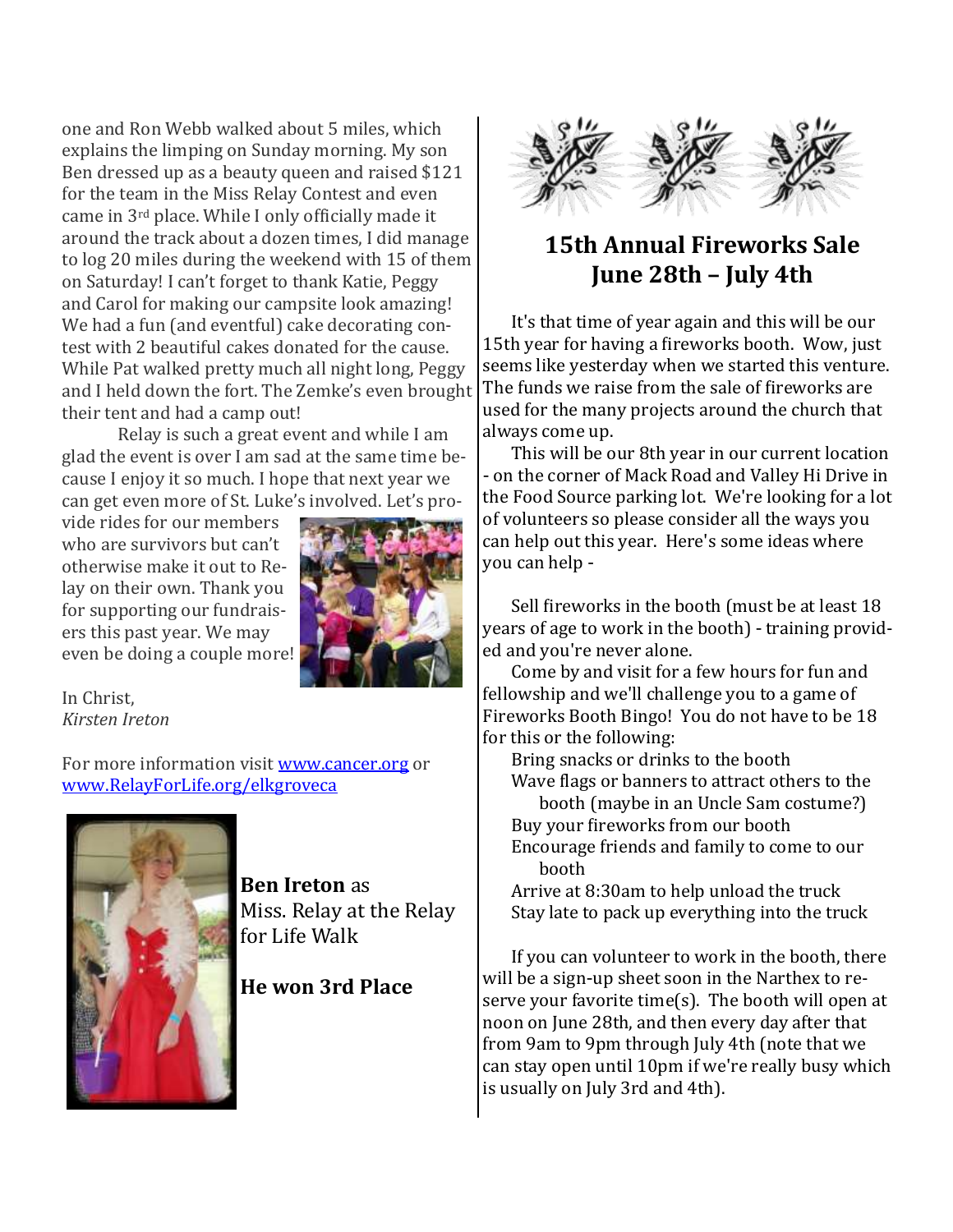Everyone has been very supportive in past years, and it's so appreciated by all. Remember, all funds raised go to a great cause!

If you have any questions about the fireworks booth or about how you can help as a volunteer, just call or see me. We do have a lot of fun every year (including Fireworks Booth Bingo), so don't miss out.

In His Name…

#### *Larry Dockter*

Fireworks Booth Committee Chair





All those who enjoy needlepoint or are interested in learning, here is your chance. Paul Heaton has generously donated Ruth's collection of needle-

point items to our Crafter's Group. Dorothy Haney has taken the time to organize all of it and would love for you to contact her and come by her home to pick out needlepoint kits, patters and pattern books. We only ask for a donation. You are welcome to invite family and friends.

## *FINANCIAL SECRETARY'S REPORT*

**APRIL 2014**

## **OFFERINGS** (General

Fund Only)**:**

|                                     | This Month | <b>Year to Date</b> |
|-------------------------------------|------------|---------------------|
| <b>Total Offering</b>               | \$17,354   | \$69,615            |
| <b>Compared to</b><br><b>Budget</b> | $-$1,681$  |                     |
|                                     | $-8.8%$    | 4.4%                |
| <b>Compared to</b><br>2013          | $-$1,018$  | \$3,070             |
|                                     | $-5.0%$    | 4.40%               |
| <b>Contributors:</b>                |            |                     |
| 2014<br>(Current Year)              | 102        | 92 Aver.            |
| <b>2013 (Last</b><br>Year)          | 93         | 92 Aver.            |

Note: Positive values (no +/- sign) means **above**; negative values means **below**.

**Other Special Gifts:**

a)Sunday School \$20.50

b)Flowers \$360.00

*Ron Webb*

Financial Secretary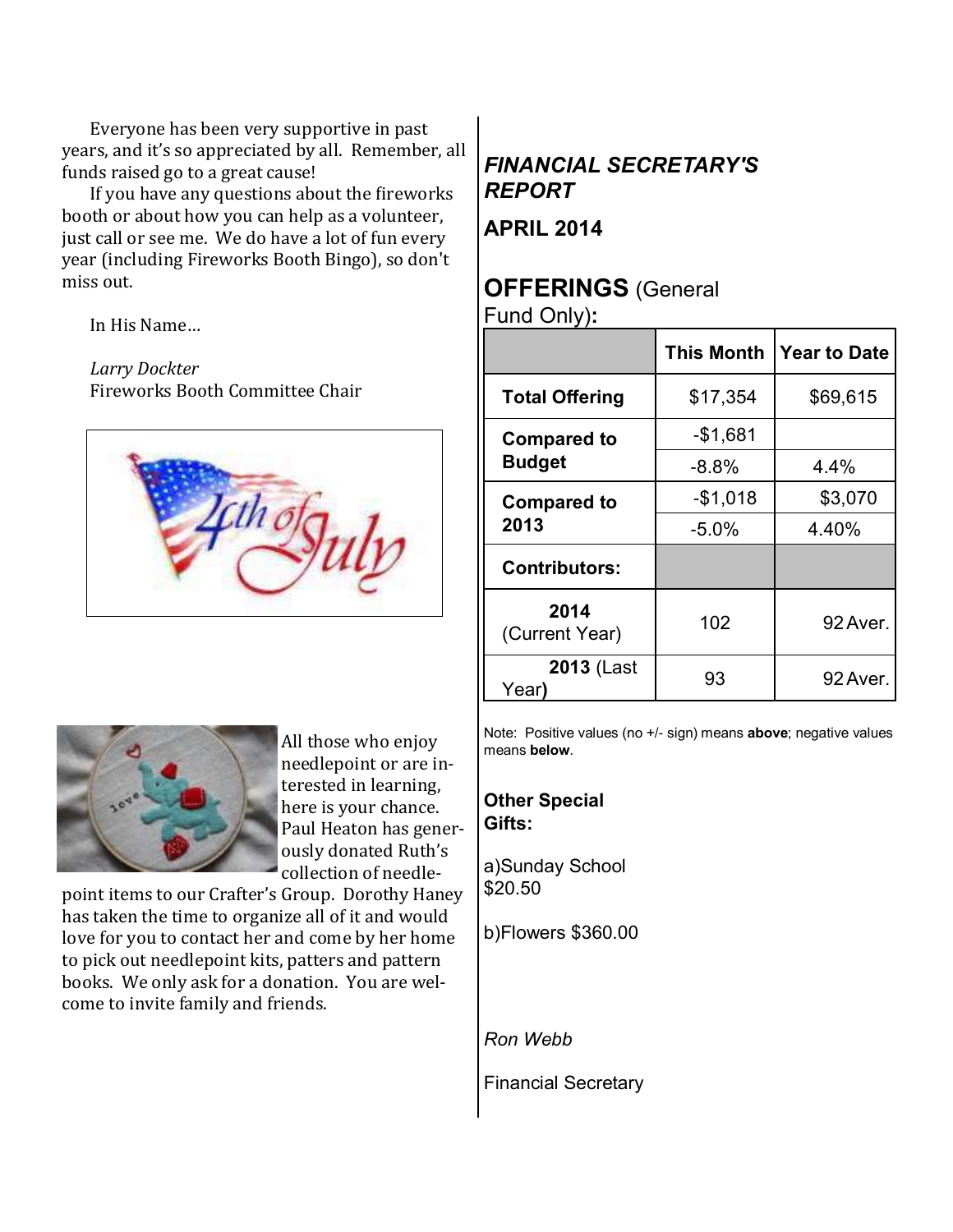## **Happy Mother's Day**



**Does anyone know how to make a buttered sandwich? Well, Mrs. Moser can teach you.**





**There is nothing like the love of a Mom and her children**





**Mr. Moser serving one of our special ladies, Aiyana Tice**



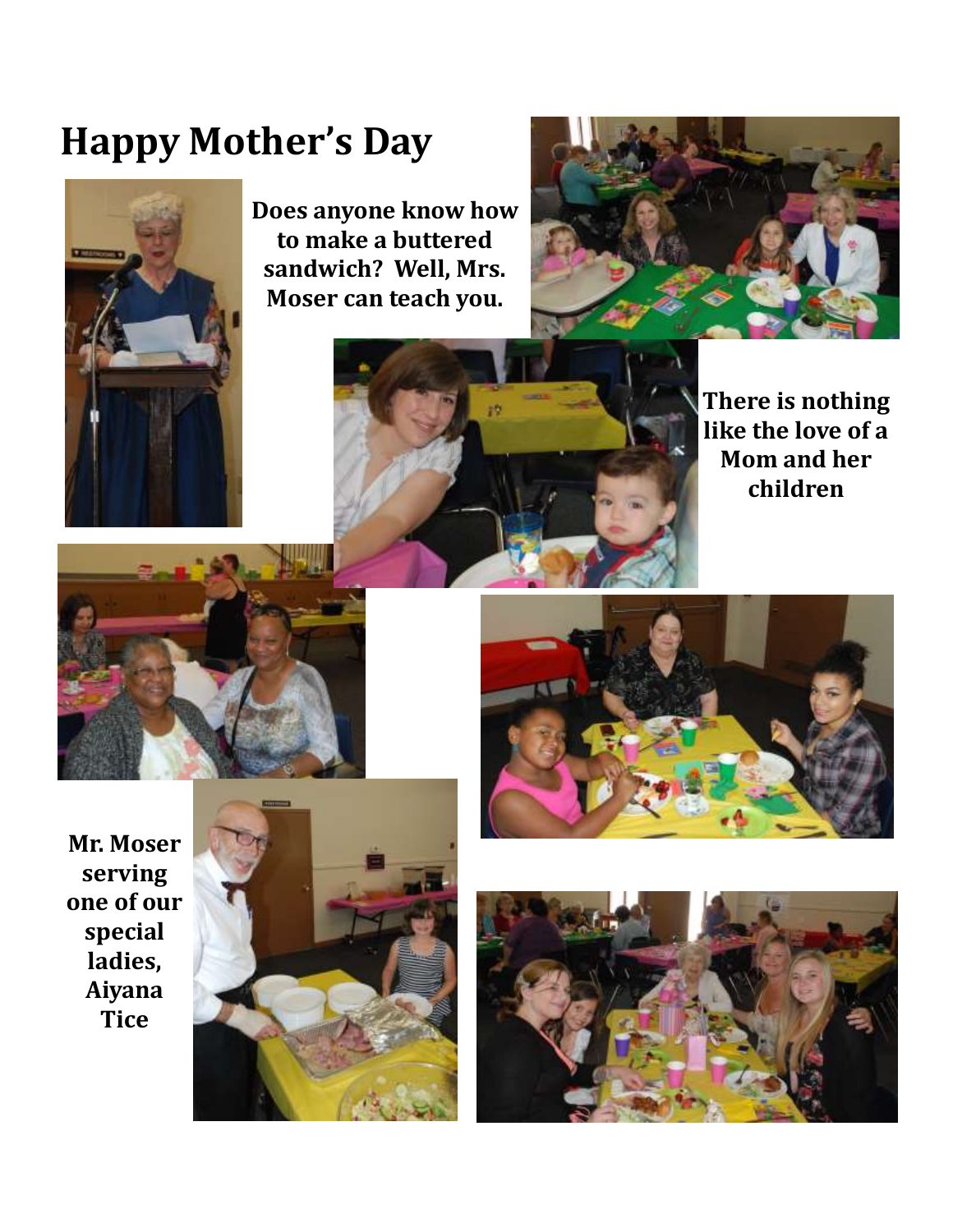# BUNCO 2014



W-ELCA is hosting their Annual BUNCO on June 7th! The cost is \$15 per person. Doors open at 5:30pm, Dinner begins at 6:00pm and BUNCO is at 7:00pm. We look forward to seeing you there! Come for the pasta dinner and stay for a fun dice game and raffle prizes!



WELCA's Mission Board will be collecting donations to support the Sacramento SPCA (SSPCA) this month.

The SSPCA has been working to reduce pet overpopulation for 110 years through affordable spay/ neuter services, promoting humane treatment of animals through education and outreach, and assist pet owners through a variety of programs and services designed to keep pets and their families together for life. Their mission is to foster a loving and compassionate community for animals and people by providing assistance, creating lifelong relationships, and saving lives.

Current needs of the SSPCA include:

Liquid hand sanitizer gallon refills (foaming and regular liquid) Bath towels Blankets Can openers (manual)

Canned dog food Cat food, canned Cat toys Cat trees and scratching posts Collars Dog toys and treats Leashes Long-handled squeegees Metal pot scrubbers Office supplies (pens, scissors, Sharpies, etc.) Peanut butter Plastic litterboxes (small) Soft e-collars (cones) Stainless steel dog and cat bowls Ziplock bags (two gallon)



Many thanks to everyone who donated new undergarments for women and children that were collected for St. John's Program for Real Change. Starting in July we will be collecting backpacks and school supplies through the summer to support our local elementary schools in the Parkway Neighborhood



Keep an eye out for more information from the Community Concerns Board about the church wide annual day of service, God's Work. Our Hands. Sunday, September 7!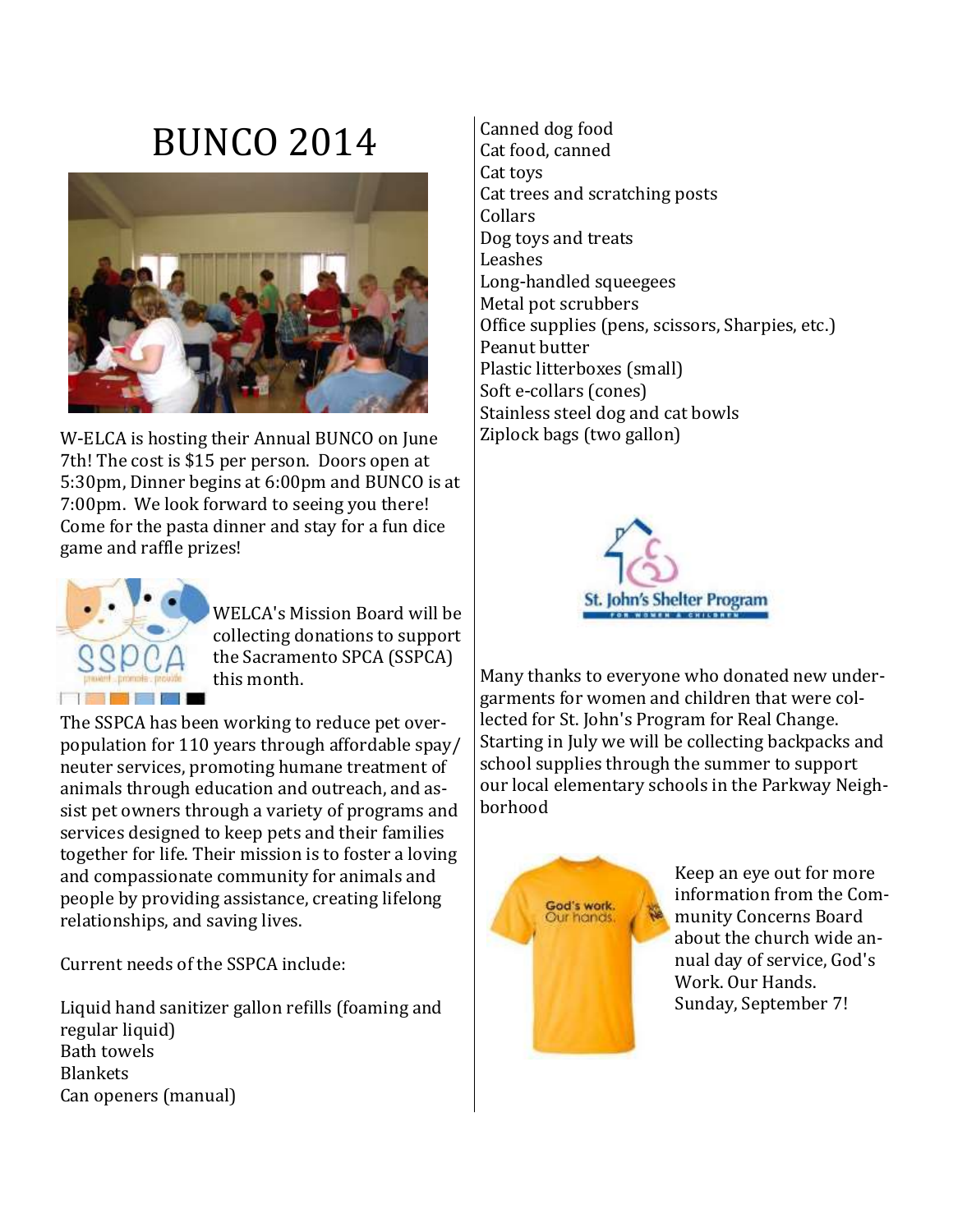



| June 1  | Paul Heaton            | June 1  |                                     |
|---------|------------------------|---------|-------------------------------------|
| June 3  | <b>Phillip Connell</b> |         |                                     |
| June 3  | Phillip Petersen       | June 8  | To Celebrate Brooke Barr and her    |
| June 5  | Phyllis Englund        |         | students Piano Recital              |
| June 6  | Mikayla Dockery        |         |                                     |
| June 8  | Elizabeth Wilson       | June 15 | Kelly Boyer for Shannon, Jordan and |
| June 14 | Marcella Minning       |         | Jasmine's birthdays;                |
| June 15 | Peggy Moser            |         | Hannelore and Inge Marchuk in       |
| June 20 | Caliana Osako          |         | loving memory of our father, Eugene |
| June 22 | John Orcutt            |         | Marchuk                             |
| June 23 | <b>Cannon Thomas</b>   |         |                                     |
| June 26 | Joshua Anderson        | June 22 | The Etchison's for Sierra's 8th     |
| June 27 | Susan Mihanovich       |         | birthday                            |
| June 27 | <b>Ryder Roberts</b>   |         |                                     |
|         |                        | June 29 |                                     |

If your birthday is this month and you are not on our list please notify the church office, so we can update our files.

June 1 Karen Cagle





Flower Chart on the opportunity table in the back of the church. As you can see, there are many different reasons people sign up for flowers birthdays, anniversaries, in honor of loved ones, special occasions etc. The cost is only \$20 and you are welcome to take the flowers after worship.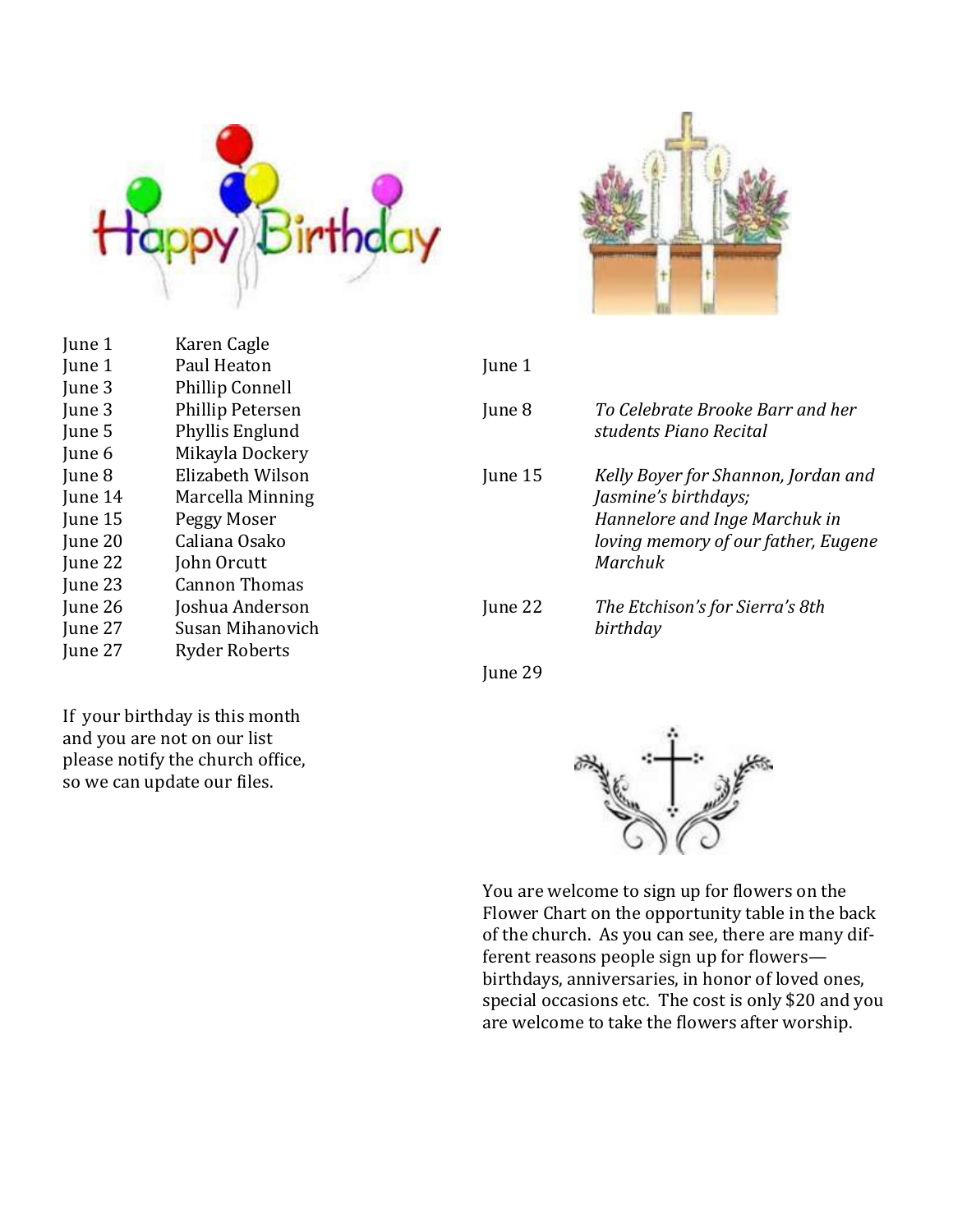## *WORSHIP ASSISTANTS*

#### **Acolytes** June 1 Daniel Encinas June 8 Ryan Johansen June 15 Amber Mansfield June 22 Joshua Bell June 29 Katy Etchison June 15 Angie Martinez

#### **Altar Care**

8:15 AM Cheryl Franklin 10:30 AM Janette Payne, Karen Linfor

### **Communion Servers**

Karen Linfor, Howard Triebwasser and Pat Hamilton

**Counters**

| June 1  | Nancy Minning, Connie Reule  |
|---------|------------------------------|
| June 8  | Don Schell, Bob Behr         |
| June 15 | Nancy Minning, Connie Reule  |
| June 22 | Holly Hoppman, Marlene Kiser |
| June 29 | Carolyn Andrews, Jack Fenske |
|         | Micki Fenske                 |

#### **Greeters** June 1 Al and Irene Boschee June 8 Ofelia Ojeda June 15 Nancy Minning, Connie Reule June 22 June 29

|          | <b>Head Ushers</b>    | June 1    |
|----------|-----------------------|-----------|
| 8:15AM   | Ron Franklin          | June $\{$ |
| 10:30 AM | Ken Lentsch           | June 1    |
|          |                       | June 2    |
|          | <b>Prayer Leaders</b> | June 2    |

| June 1  | <b>Tracy Etchison</b> |
|---------|-----------------------|
| June 8  | Marlene Kiser         |
| June 15 | David Saxby           |
| June 22 | Larry Dockter         |

- June 29 Sylvia Kohler
- Thanks Serving!

### **Psalm Leaders**

June 1 Amber Mansfield June 8 Isabella Basquez June 22 Elizabeth Wilson June 29 Sierra Etchison

## **Readers 8:15 AM**

| June 1  | Ron Webb          |
|---------|-------------------|
| June 8  | Eric Linblade     |
| June 15 | Phil Petersen     |
| June 22 | Christiana Wilson |
| June 29 | Kelly Boyer       |
|         |                   |

## **Readers 10:30 AM**

| June 1  | <b>Betty Englund</b> |
|---------|----------------------|
| June 8  | <b>Bob Behr</b>      |
| June 15 | <b>Holly Hoppman</b> |
| June 22 | Mary F. Harris       |
| June 29 | Alison Thomas        |
|         |                      |

## **Refreshments**

| June 1  | Jerry and Carol Carney                |
|---------|---------------------------------------|
| June 8  | Kelly Boyer                           |
| June 15 | Father's Day Pie and Ice Cream Social |
| June 22 | Mack and Carole Vance                 |
| June 29 | Ken and Debi Lentsch                  |
|         |                                       |

### **Visitors Gifts**

| June 1  | Robin Zoesch    |
|---------|-----------------|
| June 8  | Joyce Jensen    |
| June 15 | Thelma Williams |
| June 22 | Pat Webb        |
| June 29 | Walt Arndt      |

### **Welcome Leaders**

| June 1  | Peggy Moser         |
|---------|---------------------|
| June 8  | Pat Webb            |
| June 15 | <b>Chet Madison</b> |
| June 22 | Carolyn Andrews     |
| June 29 | Pauline Arndt       |